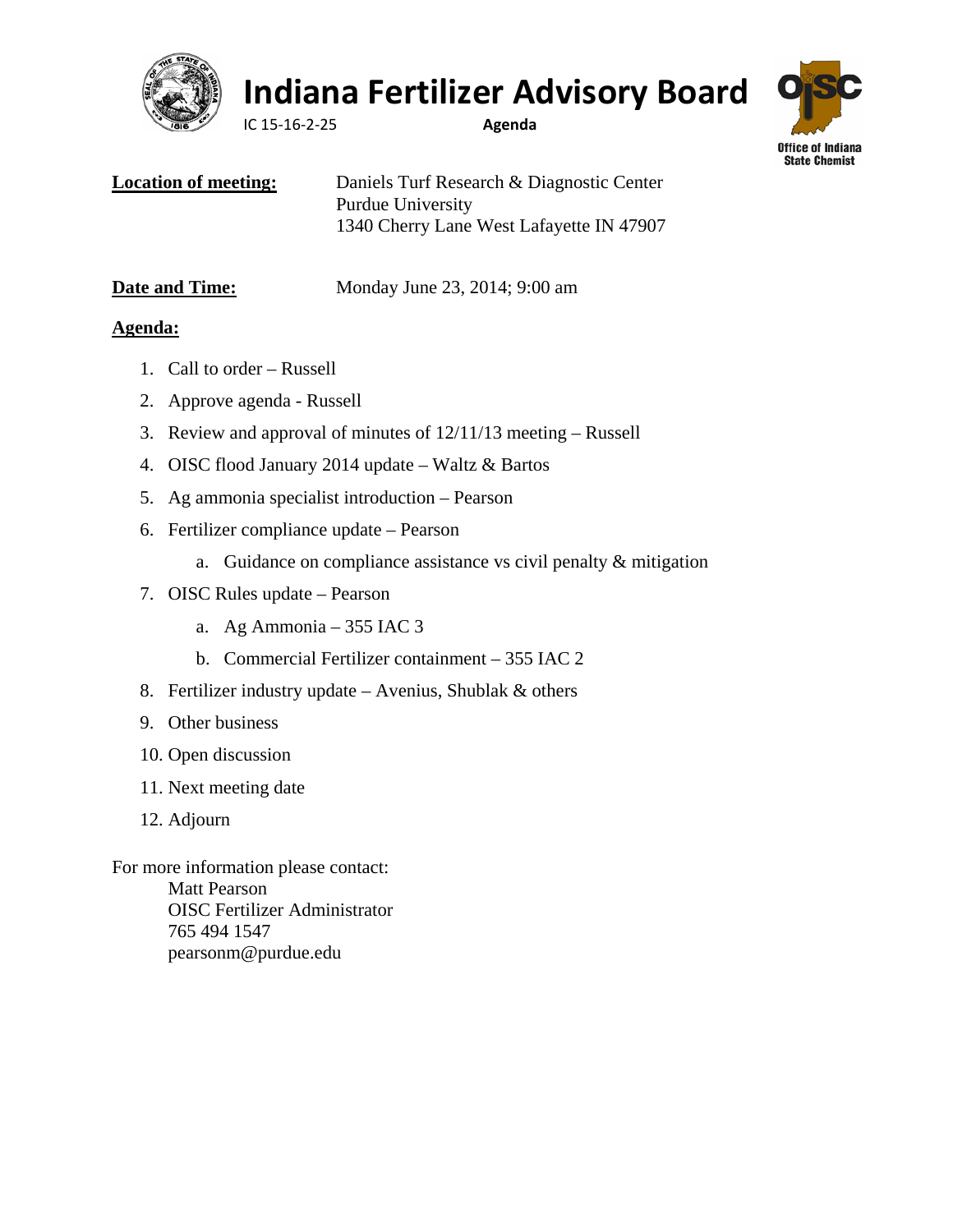

# **Indiana Fertilizer Advisory Board**

### IC 15-16-2-25 **Meeting Minutes**



**Location of meeting:** Daniels Turf Research & Diagnostic Center Purdue University, West Lafayette IN 47907

**Date and Time: December 11, 2013; 9:00 am** 

#### **Board Members Present:**

Doug Anderson John Freeland Joe Russell (chair) Amy Gregg Joseph Miller Brian Spencer Dr. Jim Camberato David Bausman\* Mark Shublak\* Steve Howell\* Matt Pearson\*

**Others in attendance:** John Baugh Dr. Robert Waltz Danny Starke Aly Wells James Bartos

\* indicates nonvoting member

With 7 of the 9 voting board members in attendance a quorum, IC 15-16-2-29, was present and an official meeting was held.

- 1) Meeting called to order by chairman Russell at 9:09am
	- a) All present introduced themselves
- 2) Motion to approve the agenda for this meeting made by Shublak, seconded by Spencer.
	- a) Motion passed unanimously
- 3) Motion to approve minutes from the December 11, 2013 meeting by Shublak, seconded by Anderson.
	- a) Motion passed unanimously
- 4) Dr. Waltz provided a summary of the impacts from the flood damage in January
	- a) James Bartos gave a presentation on the obstacles from the flood overcome by the OISC fertilizer lab.
- 5) Pearson introduced Danny Starke, OISC Agricultural Ammonia Specialist.
	- a) Danny gave a brief introduction.
- 6) Pearson gave an overview of fertilizer complaints and enforcements
	- a) Several complaints Mostly staging related
	- b) Pearson demonstrated how to search enforcement actions and case summaries from the OISC website.
	- c) Explained that most of the enforcement actions were offered compliance assistance since the fertilizer use rule was new to many and advised the board that a one year compliance assistance period is consistent with other OISC investigations.
		- i) Discussion of this approach by all